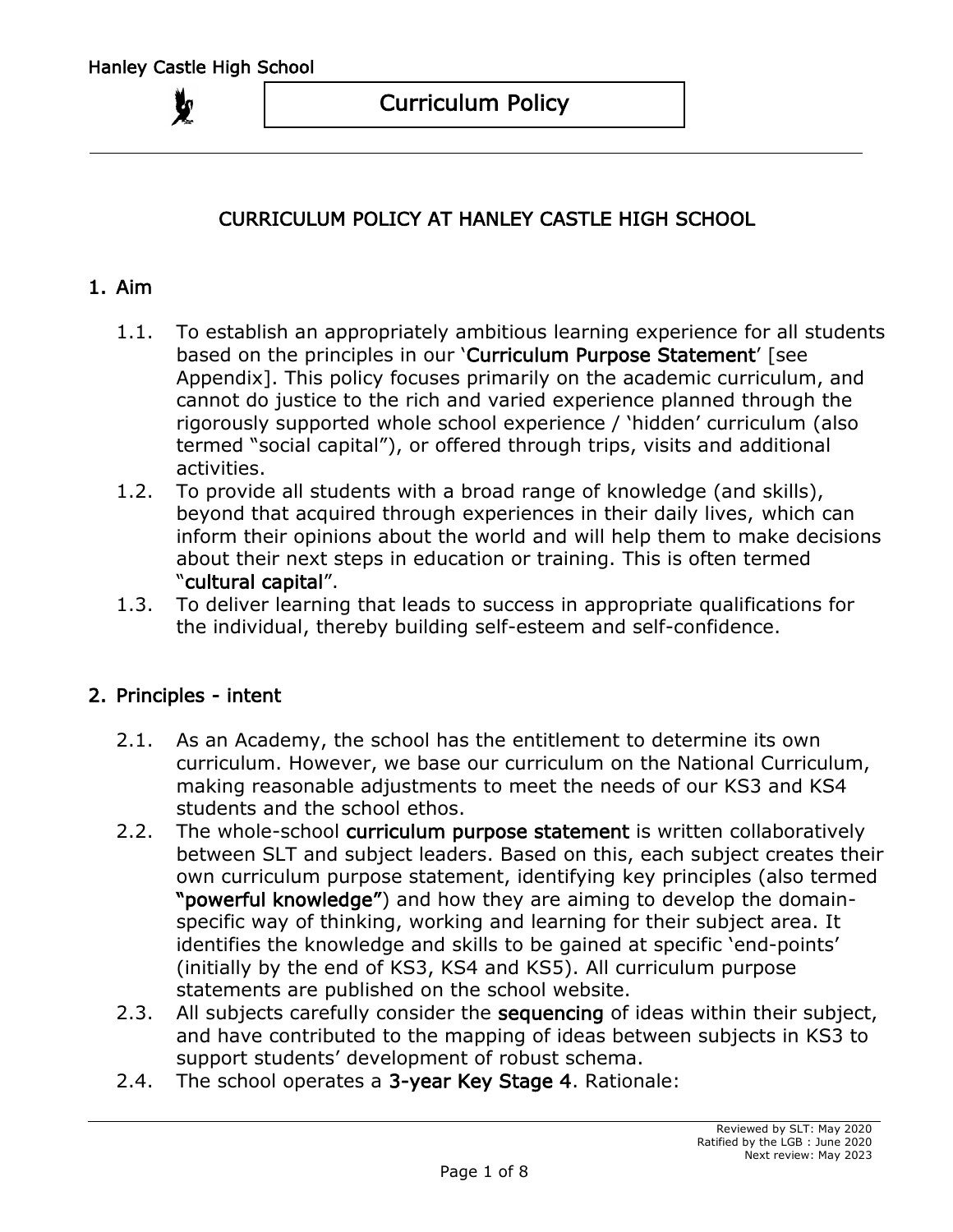$\boldsymbol{y}$ 

- Maintains a greater breadth of curriculum until the end of year 11 by HCHS students, students taking an additional subject when compared to peers in most schools.
- Increased enjoyment, motivation and a wider curiosity around chosen subjects during Year 9. This results in a deeper understanding of "powerful knowledge" in these subjects.
- The KS3 National Curriculum content is covered in Years 7 and 8 by ensuring a generous allocation of time to humanites, MFL and arts subjects [rather than narrowing the curriculum by placing a disproportionate emphasis on mathematics and English].
- The Year 9 curriculum is enhanced by 'cultural capital days' which ensure that all students experience at least the knowledge outlined in the KS3 National Curriculum by the end of year 9.
- 2.5. Information, Advice and Guidance (IAG) is delivered as part of the curriculum in line with the Gatsby benchmarks, and particularly supports students' transition between key stages. [See the current School Careers Strategy & Action Plan on the school website].
- 2.6. Alternative curriculum is provided as part of the planned KS4 curriculum for a small number of our more vulnerable students at a registered local provider. Safeguarding procedures, safety and quality of provision are monitored annually by the school, supported by regular student updates from the provider. Occasionally individuals are supported in accessing other alternative providers, depending on their specific needs.
- 2.7. Students should have opportunities to develop their social, moral, spiritual and cultural (SMSC) understanding to ensure their future success in an ever-changing global society. They should also develop a firm grasp of British Values, enhanced by assembly themes and the 'hidden curriculum' / school ethos (including, for example, the illustration of democracy through voting for student leadership).
- 2.8. Wherever possible, the school will provide learning pathway progression from KS4 to KS5, or will support students in pursuing the most appropriate post-16 pathway elsewhere.

# 3. Principles – implementation

- 3.1. This is covered more specifically in the Teaching and Learning Policy. However:
	- Subjects are encouraged to consider the complexity of the ideas that they teach as composites, considering the impact of a forgotten aspect or a misconception in a previously taught component, and to build this into their planning.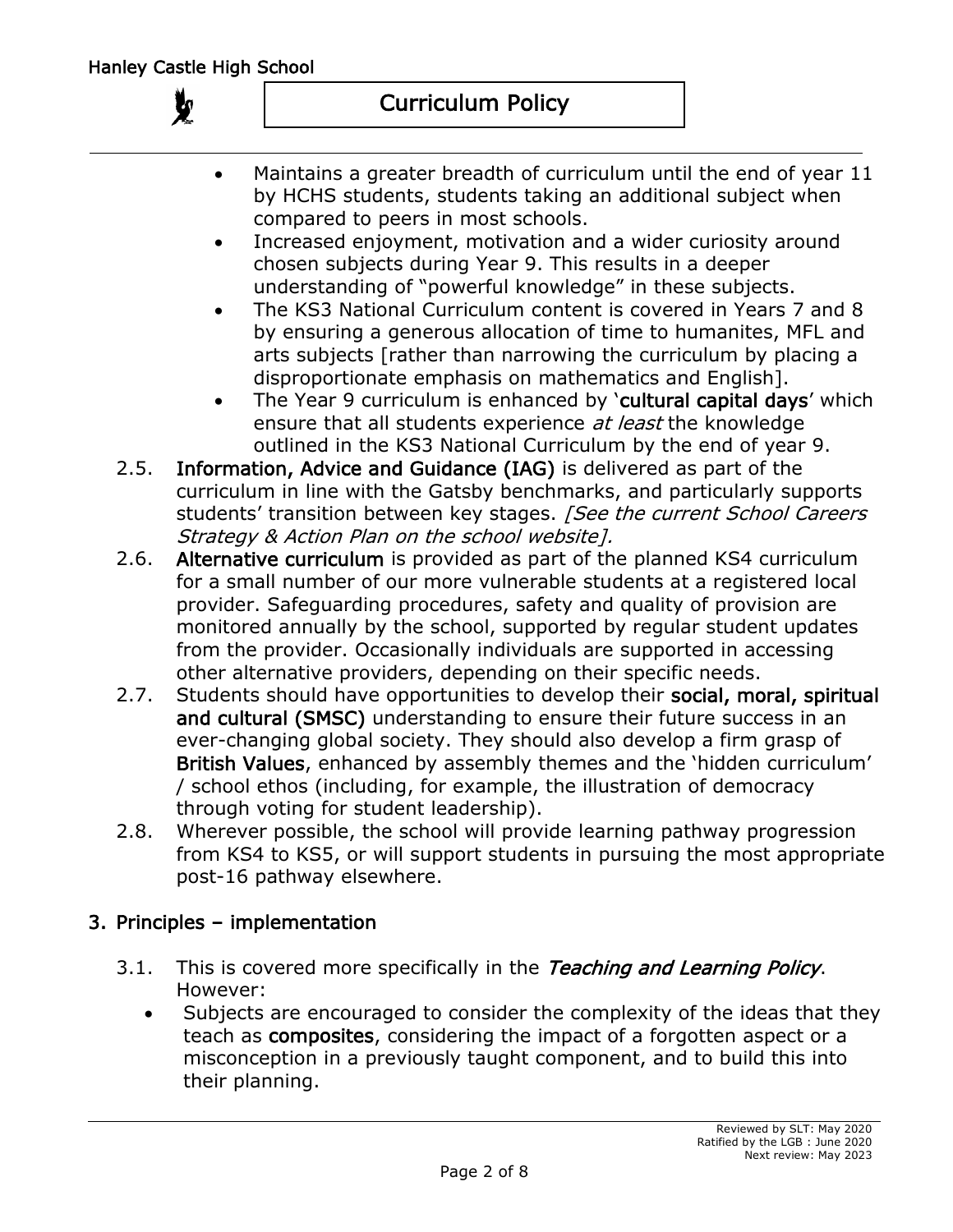• This is supported by the principle of regular activities for retrieval of important facts (also termed "sticky knowledge"), to develop fluency, strengthen long-term memory and reduce cognitive load as new ideas are developed.

## 4. Equal opportunities

- 4.1. The school's Equality Policy details issues surrounding equal opportunities.
- 4.2. Every student is entitled to access an appropriate curriculum, and individual learning needs should be met as far as practically possible.
- 4.3. Students with SEN/D are taught in mainstream classes, albeit with additional support as directed by their identified needs. Additional intervention is co-ordinated by 'Aspire', our SEN department.
- 4.4. No child is denied access to the full curriculum as a result of 'disadvantage'. The school implements advice from the Educational Psychologist, CAMHS, Targeted Family Support (etc) to appropriately amend the curriculum for those individuals with SEN/D or who are vulnerable as a result of their mental health / emotional wellbeing.
- 4.5. Teachers are made aware of different learning needs through SIMS marksheets and should design learning activities that enable all students to participate fully.
- 4.6. Students with specific physical needs are supported as fully as possible, in lessons, around the site and in assessment activities.
- 4.7. Students with specific learning needs are supported firstly by their teacher in their lessons, and where appropriate by the Aspire Department within lessons. Students requiring additional support for assessments are assisted by the Aspire Department to establish a 'normal way of working' for terminal / external assessments. Some students are also supported through specially designed programmes.
- 4.8. Teachers attempt to close the nationally recognised gap between disadvantaged students and their non-disadvantaged peers, particularly through a focus on vocabulary.
- 4.9. Our Gifted and Talented policy sets out how we provide opportunities and challenge for, support and monitor the progress of our most able (gifted) students, and those who have talents in particular areas of the curriculum.

# 5. Timetabling the curriculum – overview

5.1. The timetable is designed over a 2-week cycle. This is to maximise flexibility in sixth form timetabling in particular and to enable discrete provision of subjects (such as KS3 citizenship) by specialist teachers.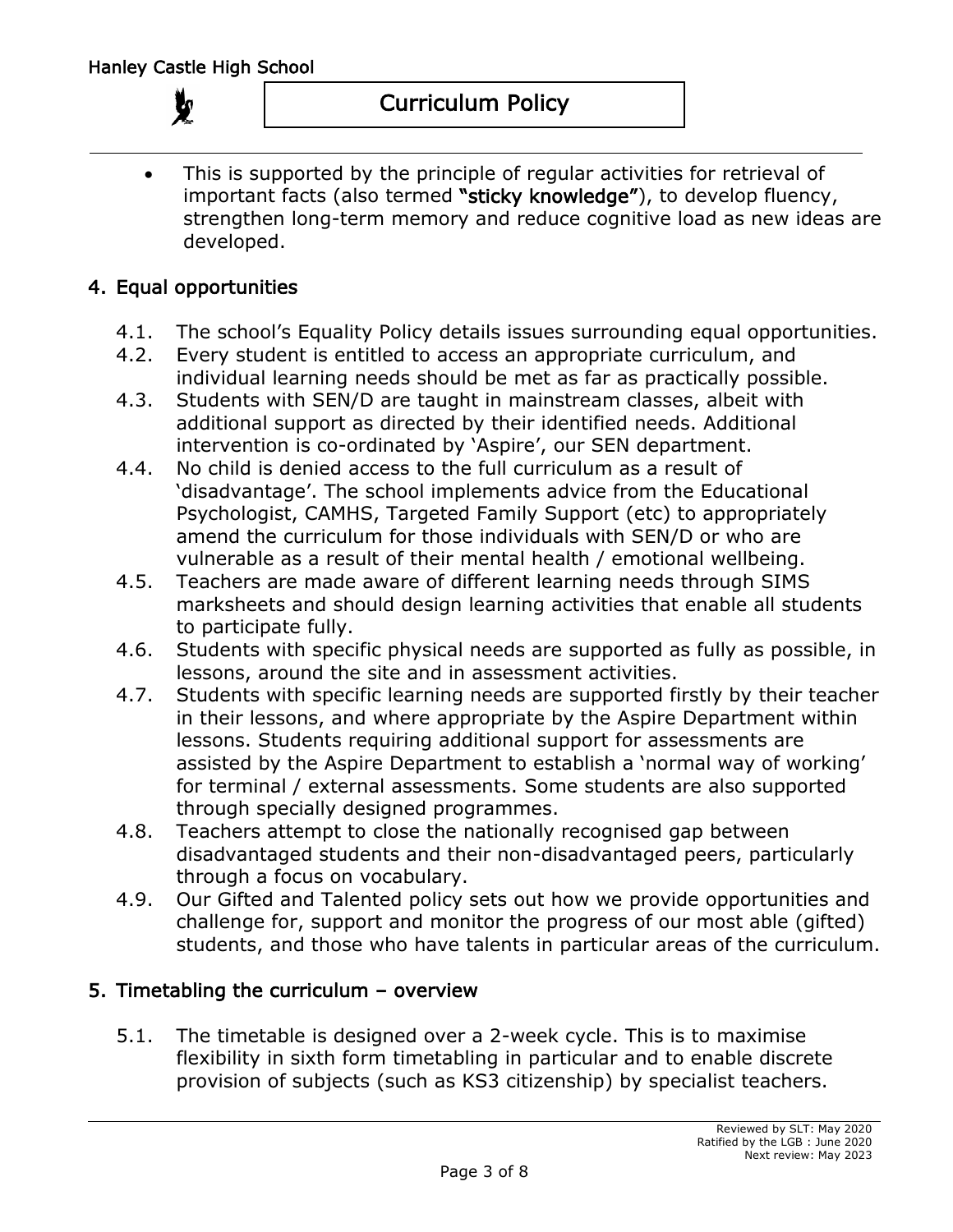# Curriculum Policy

- 5.2. Computing is taught as a discrete subject in KS3.
- 5.3. Religious Education is taught in KS3 and KS4 as a discrete subject. Some aspects are also delivered through PSD, citizenship and through additional activities such as a 'multi-faith day'.
- 5.4. Personal, Social and Health Education (PSHE) is taught across the whole school by Form Tutors. This is known as Personal and Social Development (PSD) in KS3 / KS4, and Information, Advice and Guidance (IAG) in KS5.
- 5.5. Physical Education (PE) is delivered 4 times per fortnight throughout KS3 and KS4, and VI Form students have the opportunity to participate in Games Lessons once per week.
- 5.6. All subjects take opportunities to promote students' Spiritual, Moral, Social and Cultural (SMSC) development and incorporate personal learning and thinking skills such as independent enquiry, team working, reflective learning and self-management. Students are supported by their tutor to record examples where they have employed these skills and other attributes (both in and out of lessons) through our Bronze, Silver and Gold Pelican Learning Awards.

# 6. Time allocation and grouping – KS3 (Years 7 and 8)

| (Illustration from KS3 2020-21)                                                                                |                          |                   |
|----------------------------------------------------------------------------------------------------------------|--------------------------|-------------------|
| Subject                                                                                                        | Year 7                   | Year <sub>8</sub> |
| English                                                                                                        | 8                        |                   |
| <b>Mathematics</b>                                                                                             |                          | 6                 |
| Science                                                                                                        | 6                        | 6                 |
| Language(s)                                                                                                    | 5                        |                   |
| Geography, History, RE                                                                                         | 8                        | 8                 |
| Art                                                                                                            | $\overline{\mathcal{L}}$ |                   |
| Citizenship                                                                                                    |                          |                   |
| Drama*                                                                                                         |                          |                   |
| Computing                                                                                                      | $\overline{2}$           |                   |
| <b>Music</b>                                                                                                   | $\overline{2}$           |                   |
| Technology (incl. food and nutrition) $*$                                                                      | 3                        | 3                 |
| P.S.H.E.                                                                                                       |                          |                   |
| <b>Physical Education</b>                                                                                      |                          |                   |
| version of the contract of the contract of the contract of the contract of the contract of the contract of the |                          |                   |

6.1. The KS3 timetable comprises 50 hour-long lessons per fortnight:

 $*$ indicates average over the year [taught as part of a rotation]

- 6.2. Each year group is divided into two 'bands' of approximately equal ability.
- 6.3. Grouping by ability: Within each band students are grouped into 3 academic sets for Maths, Science and Computing. This happens from the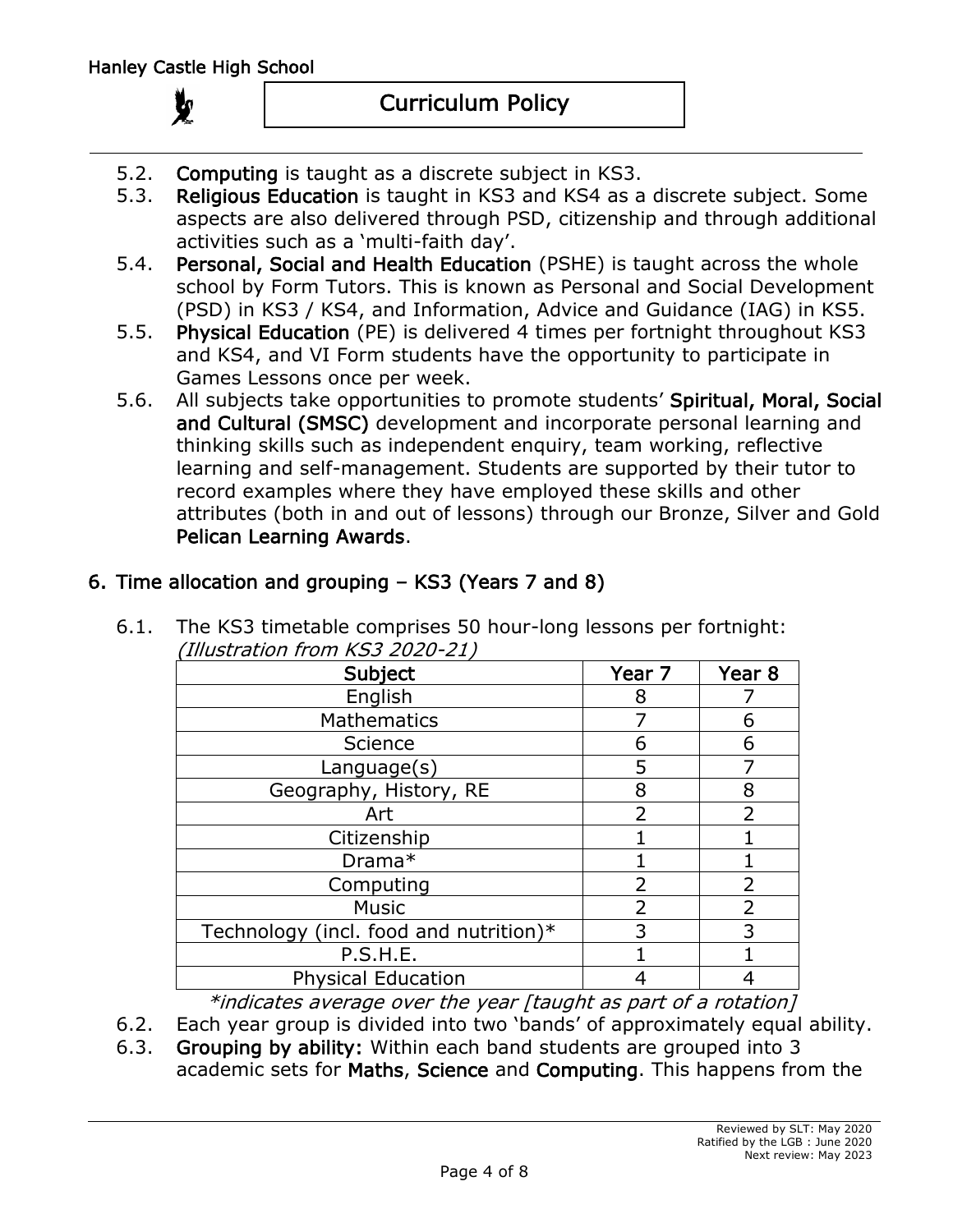start of Year 7 based on available attainment data and recommendations from students' primary school. There are several opportunities during Year 7 and Year 8 where set changes are considered in order to ensure that students are in the most appropriate teaching groups.

- 6.4. Grouping by mixed ability: Students are in 3 mixed ability groups per band for English, Humanities and Arts subjects.
- 6.5. All students study one Language in Year 7, grouped broadly by ability. Each band has 3 groups which study one of French, German or Spanish. The two languages studied rotates on a three-year cycle. Students with sufficient linguistic ability (4 of the 6 groups) start a second language in Year 8.
- 6.6. Technology subjects are taught in 4 groups per band to reduce the group size for safety reasons. The four areas of technology, including food and nutrition (cookery), are delivered on a rotation basis within each of Year 7 and 8.
- 6.7. PE is taught in 3 groups per band: one boys' group, one girls' group and one mixed gender group.

# 7. Time allocation and grouping – KS4 (Years 9, 10 and 11)

- 7.1. Core subjects: All students study English, Mathematics and Science. Each subject is independently grouped by ability across the year in 6 sets (7 for Mathematics when possible), although in English the ability groupings are broader. All students also study PSD, RE and PE.
- 7.2. Pathways: In addition to the core subjects, student follows 5 additional accredited courses, based on one of the four pathways [see KS4 pathways] section of the school website]. The pathways support students in selecting an ambitious yet appropriate combination of subjects, promoting at least one EBacc subject for almost all students and both a humanities and MFL subject for the majority. Students are recommended to follow one of the four pathways based on the professional opinion of the KS3 team, their tutor and their subject teachers, although this is always just a starting point for students and parents and may be negotiated with the KS3 team who know them well.
- 7.3. The combination of option subjects in each timetable block is determined for each cohort on a best-fit basis, using student choices. Hence the curriculum is personalised.
- 7.4. The KS4 timetable comprises 50 hour-long lessons per fortnight: (Illustration from KS4 2020-21)

| $C1$ internet | Year 9 | Year 10 | Year 11 |
|---------------|--------|---------|---------|
| Enalich       |        |         |         |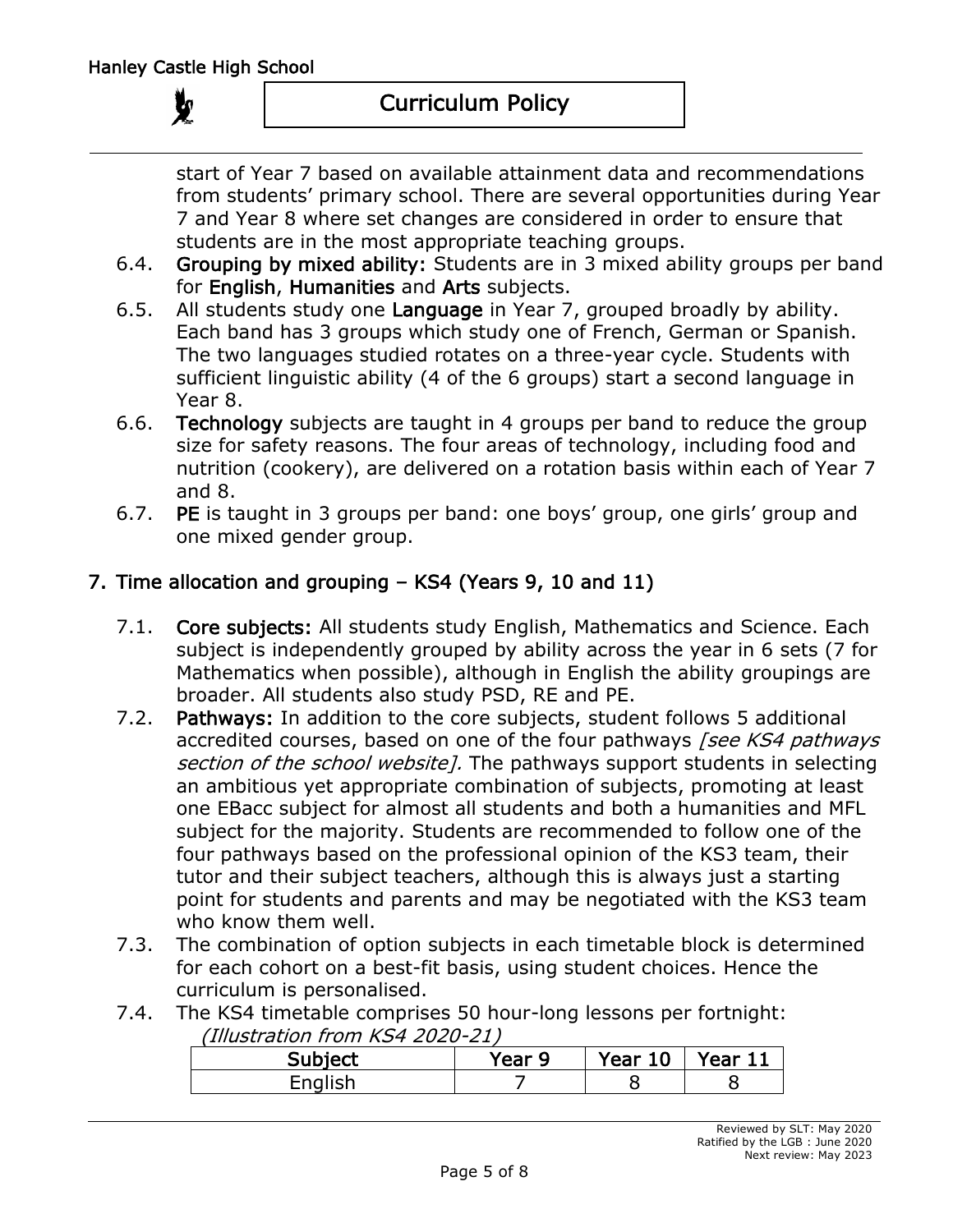

# Curriculum Policy

| <b>Mathematics</b>          |  |  |
|-----------------------------|--|--|
| Science                     |  |  |
| Citizenship / P.S.D. / R.E. |  |  |
| <b>Physical Education</b>   |  |  |
| Option 1                    |  |  |
| Option 2                    |  |  |
| Option 3                    |  |  |
| Option 4                    |  |  |
| Option 5                    |  |  |

# 8. Curriculum Design – KS5 (Years 12 and 13) – 16-19 Study Programmes

- 7.1 Students at HCHS follow a formal study programme of at least 540 hours per year. We aim for each student to be allocated at least 600 hours in Year 12. These hours are planned, organised and timetabled by the school. They comprise qualification hours (including timetabled independent study programmes) and value-adding non-qualification hours (such as IAG for progression / tutorial work, work experience, volunteering and other recognised activities).
- 7.2 Two qualification pathways are offered in the sixth form, either an A-level approach or a vocational (Level 3 BTEC) approach. Students may decide on an appropriate hybrid of these two pathways following discussion with the KS5 office.
- 7.3 Students who have not secured at least a GCSE grade 4 in either mathematics or English (or both) will continue with maths and/or English lessons whilst they are in our sixth form until they secure these thresholds.
- 7.4 A wide variety of courses are offered and students opt for their subjects in order of preference. Uptake then determine which courses run and the combination of subjects in each timetable block is determined for each cohort on a best-fit basis, using student choices.
- 7.5 Students study 3 (or occasionally 4) subjects which they study as 2-year courses. This is to best meet the needs of reformed A-level specification. The exact number and type of qualification is agreed with the KS5 office to ensure that all students follow an appropriate curriculum in which they are able to succeed. Students including a vocational element in their curriculum negotiate this with the KS5 office.
- 7.6 Each 180 GLH (Guided Learning Hours) course is allocated 9 teaching hours per fortnight (or occasionally 8 hours, depending upon the class size and the course). Each course also includes an element of timetabled independent learning in addition to homework activities.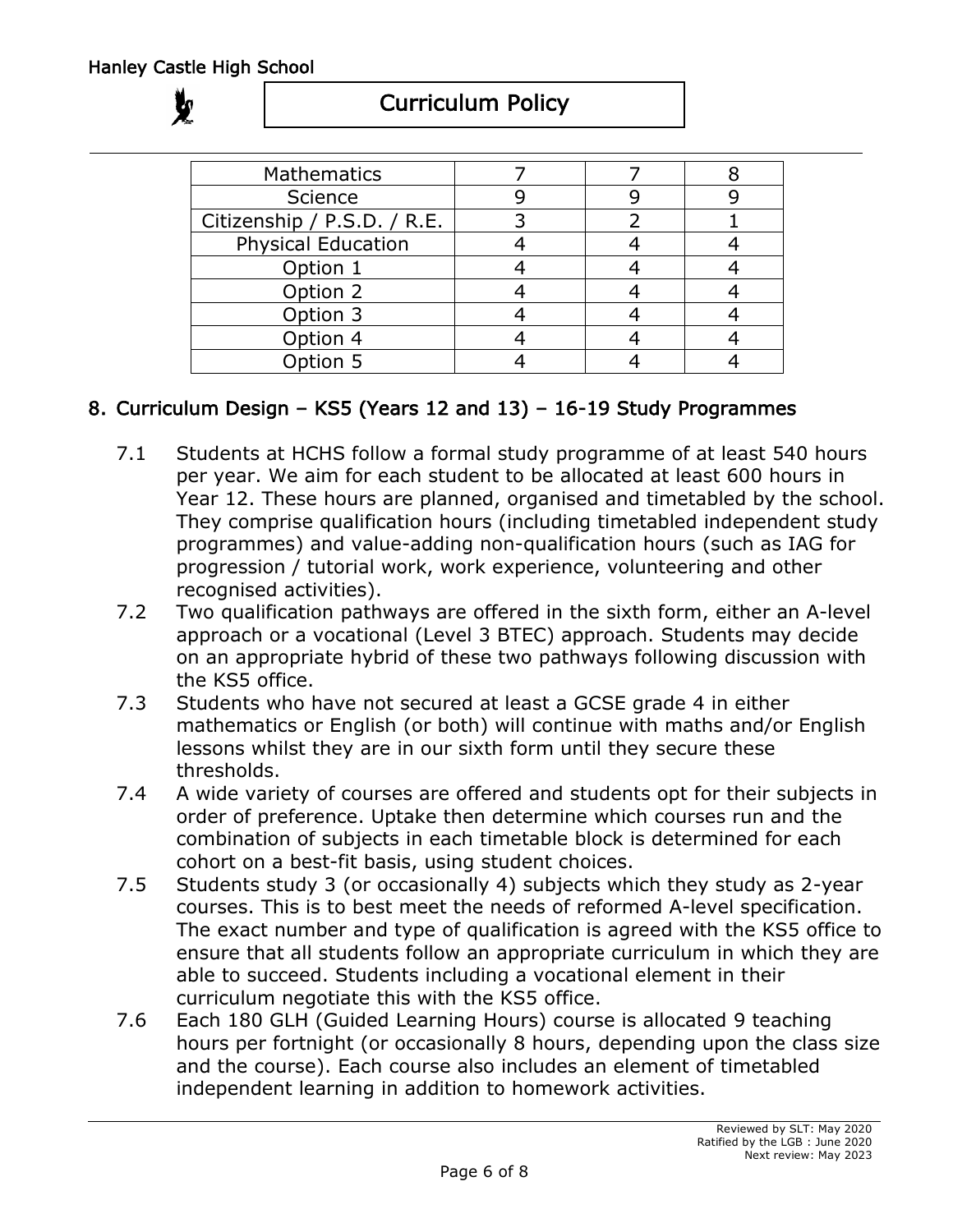- 7.7 All students have 1 hour per fortnight with the sixth form tutor team for Information, Advice and Guidance (relevant to their future aspirations) in addition to 30 minutes of structured 'tutor time' per day. This combined time will provide specific and tailored support for their chosen career pathway.
- 7.8 An Extended Project Qualification is offered in addition to students' main options. This is aimed to help them secure places in the most prestigious universities.
- 7.9 VI Form Games is timetabled on Wednesday afternoons.
- 7.10 Work experience is undertaken by all students at the end of year 12.

## 8. Curriculum Review

8.1. The curriculum offer is reviewed on an annual basis. The precise way in which students are grouped for each subject may be adjusted year on year as a result of restrictions encountered during the timetabling process.

## 9. Links to other policies

- Learning and Teaching Policy
- Special Educational Needs, Disability and Inclusion Policy
- Gifted and Talented Policy
- Equality Policy
- Assessment Policy
- Homework Policy
- IAG incorporating PSHE policy
- SMSC policy
- School Careers Strategy & Action Plan